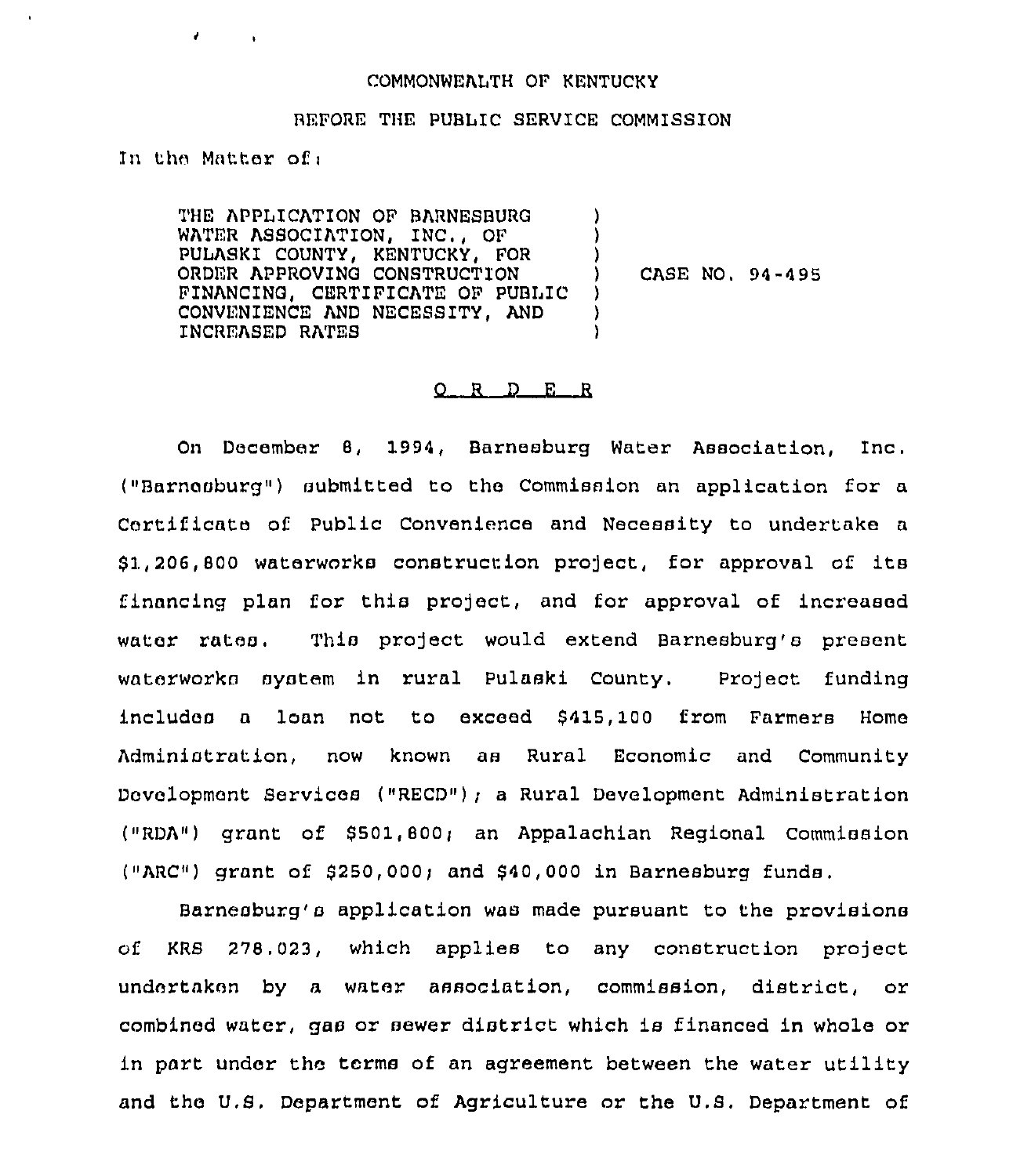Houning and Urban Development. KRS 278,023 declares that "such agreements shall be accepted by the Public Service Commission, and that the Comminaton ahall not prohibit a water utility from fulfilling its obligations under such an agreement."

 $\mathbf{A}^{\prime}$  .

Commigaton routinely grants Certificates of Public The **Section** Convenience and Necesalty, approves proposed financing plans, and approven increased rates as required by KRS 278,023 when there are agreements between water utilities and the appropriate federal agencies, but Barnesburg's existence is no longer recognized by the Commission. On February 22, 1988, in Case No.  $9967$ , and pursuant to KRS 74.361, the Commission ordered Barnesburg to merge with three other Pulaski County water associations. These three, Ellhu-Rush Branch Water Annociation, Nelson Valley Water Annociation, and Tateville Water Association subsequently merged - tro bucomu Southeastern Water Association,  $\text{Inc.}$  ("Southeantern"); while Barnesburg, as the current application attents, continues to act in total disregard of a lawful Commission Order. Barnesburg should not be rewarded for such malfeasance. The Commination, while compelled by KRS 278.023 to accept the agreement between Harnesburg and RECD, cannot accept an application from an entity that in its eyes does not exist. To do so would contradict the Commission's own Order.

 $\mathbf{1}$ The Proposed Merger of Barnesburg Water Cane No. 9967, Association, Bronston Water Association, Elihu-Rush Branch Water Association, Nelson Valley Water Association, Oak Hill Water Association, Pleasant Hill Water District, Pulaski County Water District No. 1, Pulaski County Water District No. 2, and Tateville Water Association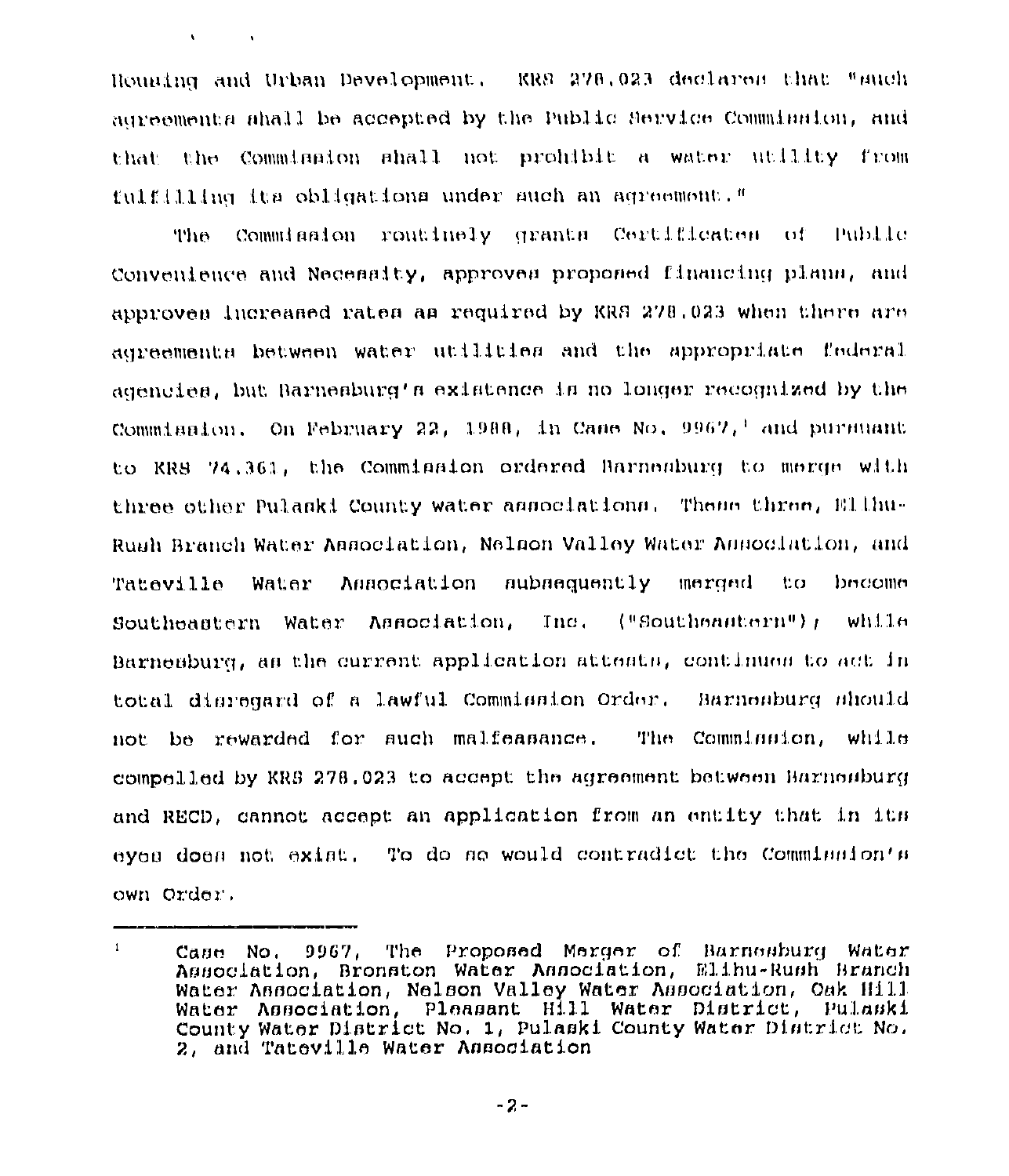KRS 74,361(1) establishes a statutory basis for merger and sets forth the purposes of merger.

The general assembly of the Commonwealth of Kontucky determines as a legislative finding of fact that reduction of the number of operating water districts in the Commonwealth will be in the public interest, in that mergers of such districts will tend to eliminate wasteful duplication of costs and efforts, result in a sounder and more businesslike degxee of management, and ultimately result in greater economies, less cost, and <sup>a</sup> highor degree of service to the general public; and that the public policy favors the merger of water districts wherever feasible.

KRS 74.361(9) makes the statute applicable to water associations ao  $w$ ell.

Prior to the Commission's February 22, 1988 Order, thoro waro nine water utilities serving Pulaski County. In the spirit of KRS  $74.361(1)$  and in accordance with KRS  $74.361(2)$ , the Commission established a proceeding on July 21, 1987, regarding tho merger of these utilities. Following a feasibility study by Commission staff and a public hearing, the Commission, convinced that consolidation offered the best means by which to provide for customer growth, to enhance economic development, and to provide safe and depondablo water for the citizens of the region, determined that three of tho utilities should merge into a single district; four, including Barnesburg, should merge into a single association) ono, duo to geographical separation and a distinct water supply, should not bo mergedi and one, having already applied to do so, should be allowod to transfer its system to a municipality. Case No. 9967 thus attempted to reduce the number of water utilities in Pulaski County from nine to four in compliance with KRS 74.361.

-3-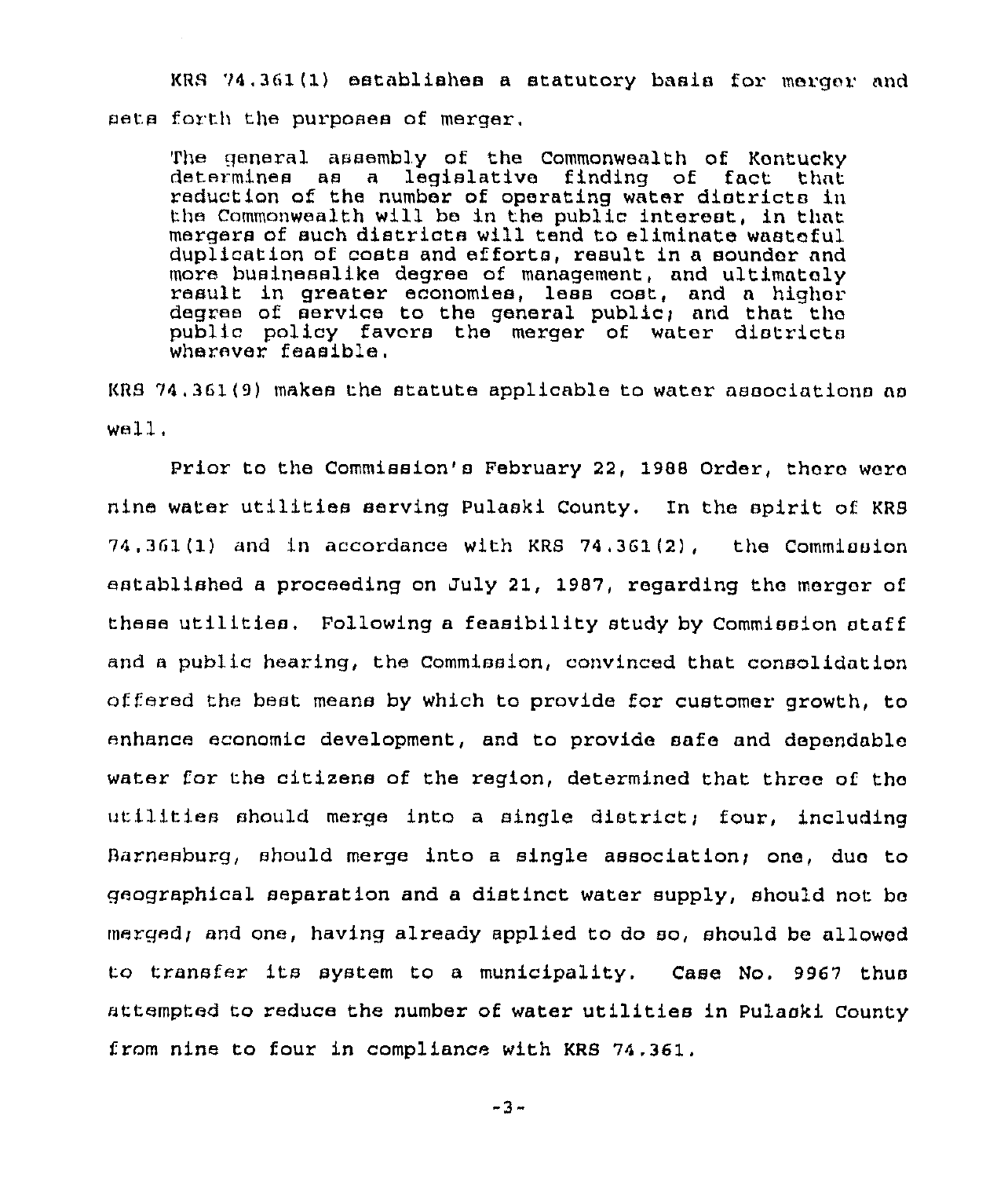Due to the refusal of aevexal of the utilitiea to comply with the February 22, 1988 Order, the Commission filed a verified Complaint in Franklin Circuit Court pursuant to KRS 278.390 on August 7, 1992 requesting the Court to compel compliance. This case, 92-CI-01151, is still pending.

 $\mathbf{t} = \mathbf{0} \times \mathbf{0}$  ,  $\mathbf{0} \times \mathbf{0}$ 

In addition to providing a means for the Commission to compel obedience to its lawful orders through mandamus, injunction, or other pxoceeding in Franklin Circuit Court, KRS 278,390 states that:

Every order entered by the Commission shall continue in force until the expiration of the time, if any, named by the Commission in the order, or until revoked or modified by the Commission, unless the order is suspended, or vacated in whole or in part, by order or decree of a court of competent jurisdiction.

An the final order in Case No. 9967 did not have an expiration date, haa not been revoked or modified by the Commission, or has not been suspended or vacated, it continues to be in force.

By its refusal to comply with the Commission's Order in Case No, 9967, Barnesburg is not only failing to obey an order of the Commission, but is frustrating the furtherance of the legislative intent behind KRB 74,361 as well. The general assembly of the Commonwealth of Kentucky determined that public policy favors the merger of water associations wherever feasible. KRB 74.361 authorizes and empowers the Commission, after a full feasibility investigation and a public hearing, to order the merger of water associations. The Commission cannot accept Barnesburg's application, Barnesburg should no longer exist as a separate

 $-4 -$